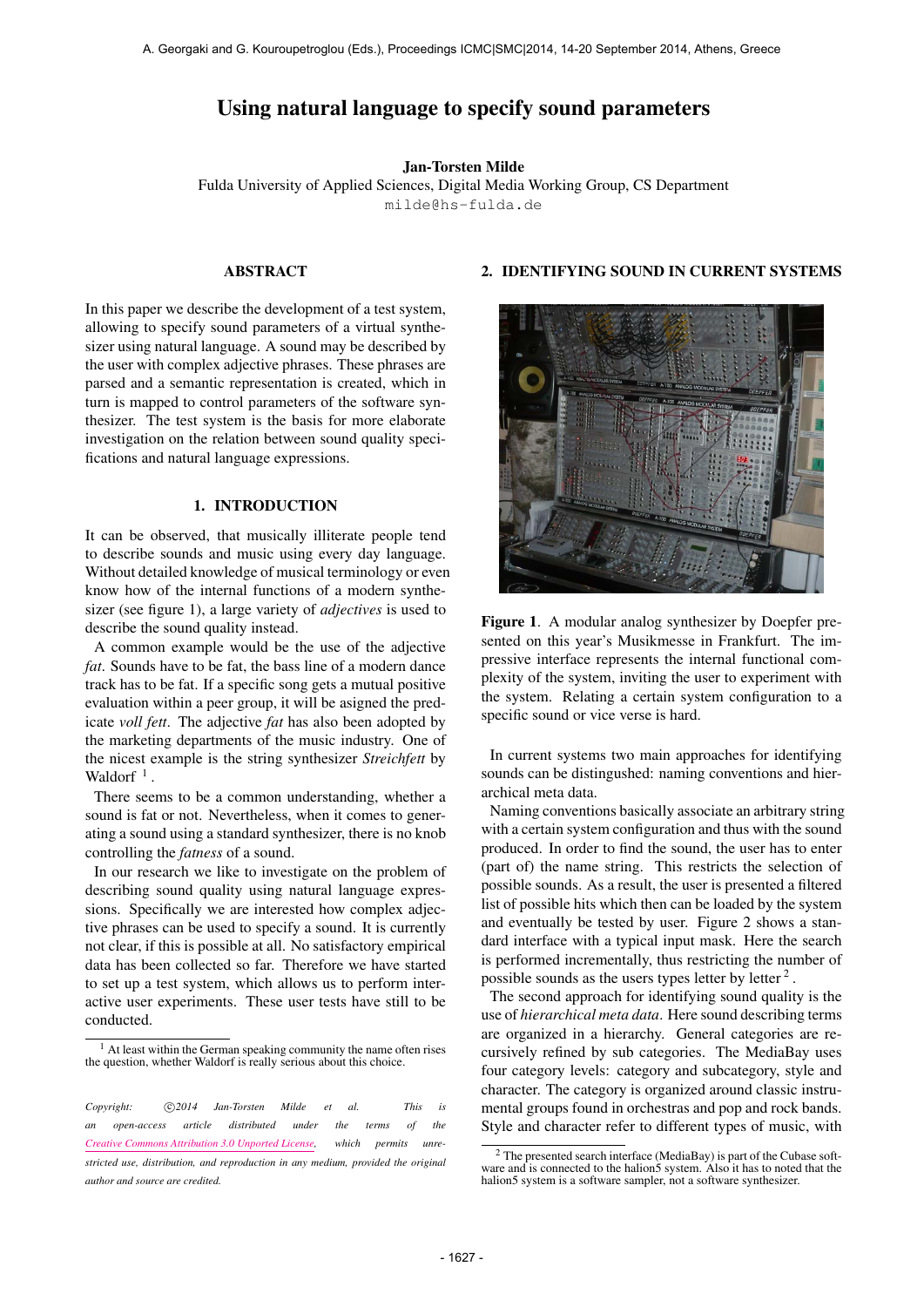| <b>MediaBay</b><br><b>Browser</b>                     |     | ۰                                                                                   |             |                                |                          |                                                      |                |
|-------------------------------------------------------|-----|-------------------------------------------------------------------------------------|-------------|--------------------------------|--------------------------|------------------------------------------------------|----------------|
| $\overline{\mathbb{R}}$<br><b>All Instrument Sets</b> |     | ≂                                                                                   |             |                                |                          |                                                      | $\blacksquare$ |
| Category                                              |     | <b>V</b> Sub Category                                                               |             | $\overline{\phantom{a}}$ Style |                          | - Character                                          |                |
| Accordion                                             |     | A. Bass                                                                             | 12          | <b>Blues</b>                   | $\overline{2}$           | <b>Acoustic</b>                                      | 18             |
| <b>Bass</b>                                           | 532 | A. Guitar                                                                           |             | <b>Classical</b>               | $\overline{\mathcal{X}}$ | Analog                                               | 298            |
| Brass                                                 |     | A Piano                                                                             |             | Country                        |                          | <b>Attack</b>                                        | 74             |
| Chromatic Perc                                        |     | Accordion                                                                           |             | <b>Electronica/Dance</b>       | 193                      | <b>Bright</b>                                        | 74             |
| <b>Drum&amp;Perc</b>                                  | 45  | Adlibs                                                                              |             | Experimental                   |                          | <b>Clean</b>                                         | 117            |
| Ethnic                                                |     | African                                                                             |             | Jazz                           | 7                        | Clear                                                | 37             |
| Guitar/Plucked                                        |     | American                                                                            |             | Pop                            | 97                       | Cold                                                 | 10             |
| Keyboard                                              |     | Analog                                                                              |             | <b>Rock/Metal</b>              | 20                       | Dark                                                 | 166            |
| <b>Musical FX</b>                                     |     | Arpeggio                                                                            |             |                                | Urban (Hip-Hop / R&B) 29 | Decay                                                | 155            |
| Ornan                                                 | n.  | Aplan                                                                               |             | <b><i>Model#finie</i></b>      |                          | <b>Digital</b>                                       | 76             |
| 133<br>bass                                           |     | $\frac{1}{2}$ $\frac{1}{2}$ $\frac{1}{2}$ $\frac{1}{2}$ $\frac{1}{3}$ $\frac{1}{4}$ | 5           | 日日回                            |                          | 日日冊                                                  | 592            |
| Name                                                  |     | Rating                                                                              |             | Category                       | Sub Category             | Character                                            |                |
| Q<br><b>Auto Wobbler</b>                              |     | ***                                                                                 | <b>Bass</b> |                                | <b>Synth Bass</b>        | Mono+Analog+Modern+Proc                              |                |
| o.<br><b>Bad One</b>                                  |     | ***                                                                                 | <b>Bass</b> |                                | <b>Synth Bass</b>        | Mono+Analog+Distorted+Ricl                           |                |
| Ξ.<br><b>Bass &amp; Chord Arp</b>                     |     | ***                                                                                 |             | Synth Comp                     | Analog                   | Poly+Analog+Modern+Proce                             |                |
| ο.<br><b>Bass Acid Synth</b>                          |     | ***                                                                                 | <b>Bass</b> |                                | <b>Synth Bass</b>        | Single+Electric+Distorted+Pn                         |                |
| ο.<br><b>Bass Comp Split</b>                          |     | <b>With the</b>                                                                     | Organ       |                                | <b>Flectric</b>          | Polv+Split+Electric+Vintage+1                        |                |
| ο.<br><b>Bass Doodle</b>                              |     | ***                                                                                 | <b>Bass</b> |                                | <b>Synth Bass</b>        | Mono+Glide+Analog+Vintage                            |                |
| o.<br><b>Bass Driver</b>                              |     | ***                                                                                 | <b>Bass</b> |                                | <b>Synth Bass</b>        | Single+Analog+Modern+Disti                           |                |
| Ξ.<br><b>Bass Drum Select</b>                         |     | ***                                                                                 |             | Drum&Perc                      | <b>Kick Drum</b>         | Drv+Percussive+One Shot                              |                |
| ο.<br><b>Bass Guitar Synth</b>                        |     | ***                                                                                 | <b>Bass</b> |                                | <b>Synth Bass</b>        | Single+Clean+Electric+Percu                          |                |
| ο.<br><b>Bass Head</b>                                |     | ***                                                                                 |             | Drum&Perc                      | <b>Beats</b>             | Electric+Dark+Loop+New+M                             |                |
| ο.<br><b>Bass Lab</b>                                 |     | ***                                                                                 | <b>Bass</b> |                                | <b>Synth Bass</b>        | Single+Electric+Clean+Proce                          |                |
| F<br><b>Photo Contract Provide</b>                    |     | $\cdots$                                                                            | $n = -1$    |                                | <b>Provide Provide</b>   | Other and are a Philadelphia of a Other and a Direct |                |

Figure 2. Sound search of the halion5 software synthesizer. The user has to type in sound names into a very tiny input field. Sounds are listed in a tabular view and can be ordered according to different column categories.

the finest category finally trying to somehow describe the *character* of the sound. While in the first three levels nominal phrases are used to set up distinct classes, in this category we find adjectives to capture the mood or the expression of the sound. Figure 3 shows an example of a search hierarchy.

Both approaches are easy to understand and effective to organize large quantities of sounds, but still make it very hard to find a specific sound. An obvious problem are sound names. These names are almost completely arbitrary. Sounds are described either metaphorically or by the underlying technology or by specific music genre and in many other ways. A good example is the guitar sound named "Brian Will Rock You", which obviously refers to a sound comparable to the one found in the song "we will rock you" by Queen with the guitar played by Brian May. How would one ever come up with idea to search for "Brian" ?

The meta hierarchies are also problematic. Again category names are arbitrary. This is not so much of a problem, as the number of terms is usually quite small. On the other hand categories are used to clearly discriminate the sounds. Either a sound is in a category or it is not. When you are trying to find that "fat bass" with the category system, then you might be faced with fact, that you simply do not know, which category the sound is in: it could be an analog upright bass, a monophonic bass using FM synthesis or a filtered brass sound.

As a result both approaches force you to painfully step through thousands of sounds on your hard disk desperately seeking for the right one for your current arrangement. Even worse, you have used the sound before, but just cannot remember the name or the category.

## 3. THE TEST SYSTEM

In order to perform interactive user tests we developed a software synthesizer that incorporates both a standard control interface and a natural language input system, allowing



Figure 3. Hierarchical sound search for the halion5 software synthesizer. Categories are presented in a tabular way, starting with highest hierarchical level in the first column. For each level a list of possible values can be selected by the user. The hierarchy filters the result list by performing a logical AND operation.

to describe the sound using complex adjective phrases.

The test system is based on a (simple) standard synthesizer that has been implemented using the *Processing* programming environment (see [1], [2]). This environment is specifically suited for the development of visually attractive, interactive systems. It is often used within the field of computer based generative art and also offers a large number of extension libraries. These include a simple to use audio library (*Minim*), allowing to easily setup a modular synthesizer consisting of the standard components: oscillators, filters, amplifiers.

For the test system we developed a monophonic synthesizer. The system consists of a DCO generating five variations of waveforms (sine, square, saw, triangle and noise). The pulse width of the square waveform can be adjusted. In addition it is possible to create a waveform by summing the first n harmonics with random weights.

The signal is routed into the DCF, a simulation of a 24dB Moog resonance filter. The filter provides three filter characteristics: a low pass filter, a high pass filter and and a band pass filter. In addition, the cutoff frequency can be set and the resonance strength can be specified.

Once the signal has been filtered it is sent to the DCA. As usual, this step allows to control the loudness progression of the final signal.

The DCF and the DCA are each being further controlled by a four step ADSR envelope which is triggered by noteon/note-off events. Two more LFO have been incorporated into the system. One LFO modulates the DCO in order to realize a vibrato, the second LFO is used to further modulate the frequency of the DCO, the cutoff frequency of the DCF and the gain of the DCA $<sup>3</sup>$ .</sup>

The final output of the oscillator-filter-amplifier chain is sent to an effect unit consisting of a simple delay. Here the delay time and the amplification factor can be set. The complete system architecture is displayed in figure 4.

We tried to design the user interface of the test system according to current industry standards. Almost every physical system on the market is using dedicated hardware controls (knobs, sliders, buttons etc.) to interact with the cen-

 $3$  To be precise here: the gain is controlled independent from the DCA in gain module chained behind the DCA.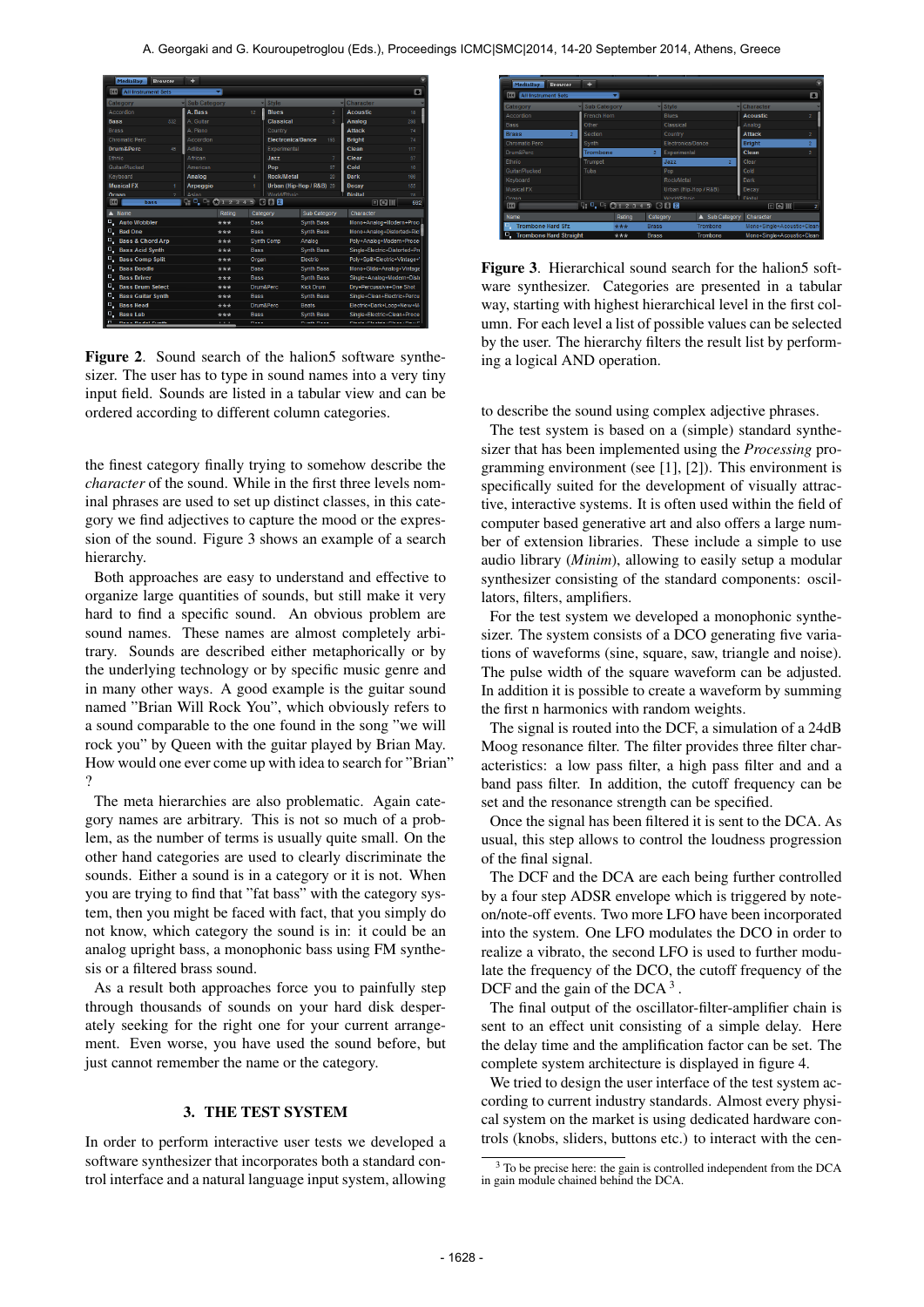

Figure 4. The system architecture of the synthesizer system. The architecture follows a standard configuration found in many systems: the oscillator generates the basic wave form, which is filtered by a DCF. A subsequent DCA controls the volume. In addition 2 LFOs and an ADSR further control volume and modulation of the generated sound.

tral internal parameters of the sound generating system. This approach has been adopted by software synthesizers: the majority of the virtual instruments displays a user interface which copies the look and feel of a realsystem. As our test system has a relatively simple internal structure, the complexity of the control interface is not very high. Nevertheless it provides all the elements, that are found in bigger systems. We think, that we have found a good level of abstraction for the test system. It is versatile enough to generate an interesting variety of sounds, still simple enough to be explained to the test participants.



Figure 5. The interface of the test system. The graphical user interface mimics the physical appearance of a simple analog synthesizer, thus creating compatibility with standard commercial systems. The evaluation unit is used to collect user data during the naming process.

## 4. SOUND AND LANGUAGE

As a starting point for the development of the natural language interface, we generated a list of adjectives (see table 1) based on our own experience in describing sounds. This list has not been empirically checked. It is solely based on personal preferences. While this approach might be questionable, we found that the number of adjectives quickly rises and becomes quite diverse, when taken from user interviews. This result indicates that it might not be feasible to allow unrestricted use of every day language for the sound description. Instead controlled language (see [3]) could be used, reducing the vocabulary to a predefined subset.

| System parameter      | Adjective  | Antonomy  |
|-----------------------|------------|-----------|
| volume                | laut       | leise     |
| filtering, waveform   | hell       | dunkel    |
| filtering, waveform   | schrill    | dumpf     |
| modulation, vibrato   | pulsierend | monoton   |
| ADSR, waveform        | hart       | weich     |
| modulation, filtering | rhytmisch  | melodis   |
| ADSR, delay           | kurz       | lang      |
| modulation            | ansteigend | abfallend |
|                       |            |           |

Table 1. A subset of the list of basic adjective pairs. The table lists adjectives with their semantic counterparts (antonym) and shows how they could be related to sound parameters of the test system.

Once the basic set of adjectives had been chosen, we tried to expand the possible vocabulary. This was achieved by using the GermaNet system (see [4]). GermaNet is the German WordNet version. In this data base more then 100000 German lexical items are stored with their conceptual and lexical relations encoded. With this system it becomes quite simple to find adjectives with related meaning (synonyms) and adjectives with opposite meaning (antonyms) . Using this approach, we were able to extend the basic list of descriptive adjectives to more than 150.

#### 4.1 NLP analysis and generation

The standard user interface of the test systems has been extended by incorporating a natural language input field. Using this field, the user is able to enter complex adjective phrases (currently in German). These phrases are parsed by the underlying NLP (*Natural Language Processing*) system and a (complex) attribute value matrix is set up. This matrix is used as an internal semantic representation of the user's sound description and will be mapped onto the sound parameters.

| VERLAUF: | ANSTIEG:    | SCHNELL |
|----------|-------------|---------|
|          | DAUER:      | KURZ    |
|          | SCHWINGEND: | LEICHT  |
|          | SCHWELLEND: | NEIN    |
| KLANG:   | TON:        | DUNKEL  |
|          | LAUTHEIT:   | MAXIMAL |

Figure 6. Attribute Value Matrix. In this example information of different parts of the user's sound description has been collected. The unification process integrates the parts, joins compatible information and thus fills the slots of the AVM.

The underlying parser is using a lexicon driven approach. The lexicon is a list of words, which are associated with certain attribute value pairs, describing their semantic value. In our case semantic value refers to sound quality parameters. These parameters will later be mapped onto system